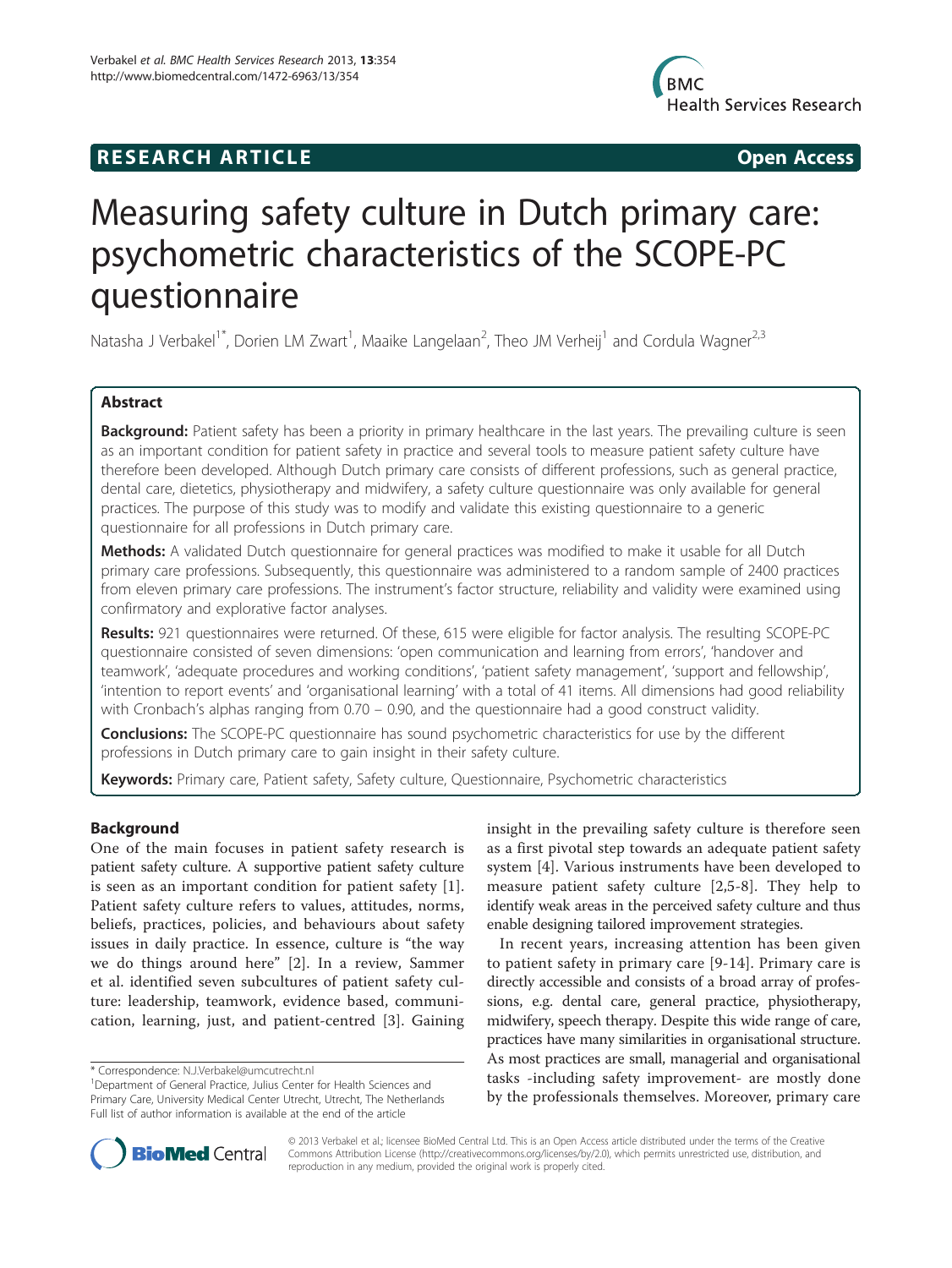professionals increasingly work together in broad healthcare centres, collaborating in disease management programmes and consulting one another in managing the care of individual patients.

Because of the increase in collaboration within primary care, developing a generic patient safety culture instrument was desirable. It will enable comparison between different primary care providers and in a later stage of safety management, may generate exchange of learning and improvement strategies. As a tool for patient safety culture already exists in the Netherlands: the SCOPE, it has been developed and validated for general practice only [\[15\]](#page-7-0). SCOPE is a Dutch acronym for systematic culture inquiry on patient safety. Other primary care professionals were already familiar with it, therefore, we choose to modify this tool into a generic questionnaire for all professions in primary care: the SCOPE-Primary Care (SCOPE-PC).

# Methods

# First adjustment to the questionnaire

The Dutch SCOPE questionnaire for general practices, is a modification of the Dutch Hospital Survey on Patient Safety (HSOPS) [\[15,16](#page-7-0)]. This original SCOPE for general practice consists of eight dimensions:

- 1. Handover and teamwork (8 items)
- 2. Support and fellowship (5 items)
- 3. Communication openness (6 items)
- 4. Feedback about and learning from error (6 items)
- 5. Intention to report events (3 items)
- 6. Adequate procedures and adequate staffing (7 items)
- 7. Overall perceptions of patient safety management (4 items)
- 8. Expectations and actions of managers (4 items).

We made adjustments to this SCOPE through an iterative process. First, the research team revised the terminology of the questionnaire. Secondly, professionals from all primary care professions assessed the questionnaire individually clarity and applicability to their own setting. In total 27 professionals (1 midwife, 4 pharmacists, 1 physician, 2 dieticians, 2 physician assistants, 2 physiotherapists, 2 skin therapists, 2 general practitioners, 1 speech therapist, 2 dental hygienists, 2 exercise therapists, 2, dentists, 2 dentist assistants, 1 occupational therapist, 1 general practice nurse and 1 nurse working in an anticoagulation clinic) gave feedback by e-mail. Lastly, the research team reached consensus on the version to be used for the further validation process.

Adjustments were limited to a few changes of terminology, for example 'general practitioner' was changed to 'professional' and 'physician assistant' was changed to 'support staff'. None of the original patient safety culture items were deleted. Three questions were added for routing purposes, where if this question prompted a negative answer the respondent was not shown the other questions

regarding this topic. One question was added: 'Are incident reports discussed in meetings on a structural basis? Structural means that it is a permanent feature on the agenda'.

Besides patient safety culture questions the existing questions about patient safety characteristics of the practice were included: whether or not events were discussed in an informal way, the frequency of event reports filled in in the last 12 months and a patient safety grade for the total practice (answer categories: failing, poor, acceptable, good, excellent).

The final questionnaire consisted of 43 patient safety culture items. Items had to be answered using a five-point Likert scale ranging from strongly disagree (1) to strongly agree (5) or never (1) to always (5). On request of the individual professionals we added the option 'not applicable' to the questions about the practice organisation and collaboration. Background questions addressed demographics and work-related information, such as how long and in which profession the respondent had been working in this practice.

# Data collection and respondents

Data collection for validation of the questionnaire took place from March until May 2011. An online system managed by the Dutch Practices Accreditation Organisation was used for collection and storage of the data [[17](#page-7-0)].

Eleven primary care professions participated: dental care, dental hygienist care, dietetics, exercise therapy, physiotherapy, occupational therapy, midwifery, anticoagulation clinics, general practice, skin therapy and speech therapy. A random sample of 200 members was drawn from the national databases of each professional association. These members were asked to participate and to invite colleagues from their own practice too. The key to sign in to the digital questionnaire was included in the invitation. It was emphasized that the questionnaire was to be filled out individually. In addition, practices were promised a feedback report regarding the patient safety culture of their practice.

The selection process differed for one of the professions: the physiotherapists were invited directly by their professional association. Because of this extra step, a lower response rate was expected. To anticipate on this, the sample for physiotherapists was doubled to 400. Once enrolled, the inclusion and the following steps were the same as for the other professions.

All practices received a first invitation followed by two reminders with an interval of three weeks to all the contact persons. Invitations and reminders were preferably sent by e-mail but if not available by post.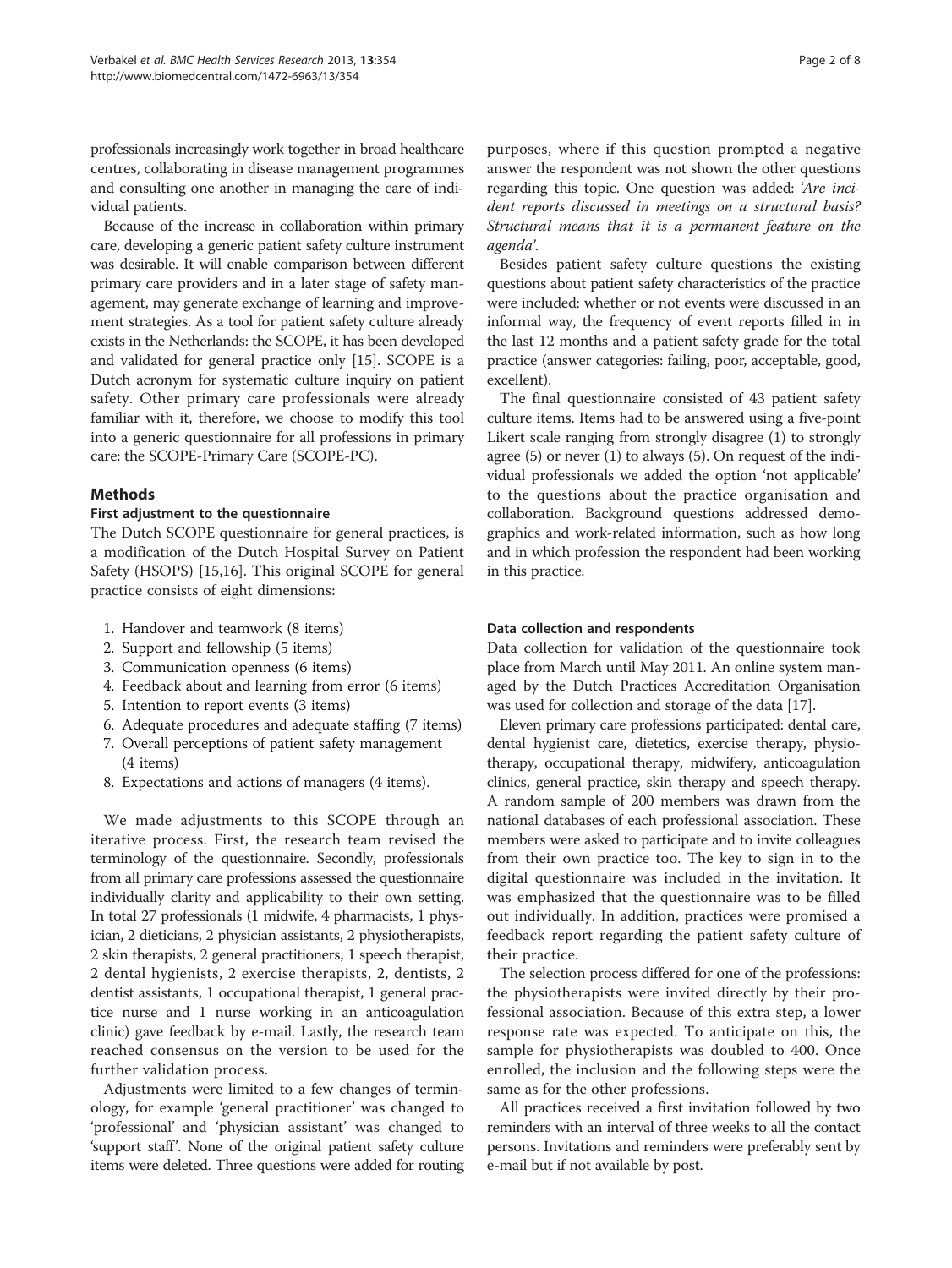# Analyses

# Preliminary analyses

As culture is a feature of a group, single-handed practices without employees were excluded from analyses. In addition, as it takes time to absorb the culture of an organisation, we excluded respondents with less than half a year experience in their current practice. Further, respondents with more than five missing values on the patient safety culture items were excluded. The answer category 'not applicable' was not counted as missing. Items that were negatively worded were recoded so that high scores always reflect a positive response. Subsequently, distributions of variables were examined to assess response variability and missing data. Inter-item correlations were studied, as well as Bartlett's test of sphericity and the Kaiser-Meyer-Olkin Measure of Sampling Adequacy (KMO) were performed to see whether a factor analysis could be performed. When Bartlett's test is significant (p<0.001) it indicates that the data are appropriate for factor analysis. For KMO a value near 1 indicates that patterns of correlations are relatively compact and factor analysis should yield distinct and reliable factors [\[18](#page-7-0)]. Regarding the rule of thumb of 10 respondents per patient safety culture item, at least 430 completed questionnaires were needed [[19](#page-7-0)].

#### Factor analyses

As we built on an existing questionnaire, a confirmatory factor analysis (CFA) was performed to investigate whether the structure of the original SCOPE for general practices could be confirmed for these data (for explanation of the CFA see Additional file [1](#page-6-0)). The  $\chi^2$  and RMSEA were used as parameters for goodness of fit. A non-significant  $\chi^2$ means that the discrepancies between the hypothesized model and the empirical data are negligibly small and thus indicate a good fit. The RMSEA measures how well the empirical model approaches the theoretical model. A value of <0.05 is considered a close fit of the model, a value of <0.08 fair or a reasonable error of approximation, and values >0.1 are regarded as not acceptable [[20,21\]](#page-7-0).

To examine whether a different structure would give a better fit to the data, an explorative factor analysis (principal component analysis, promax rotation) was performed. To determine how many factors should be retained the eigenvalues and the scree plot (see Additional file [2\)](#page-6-0) were examined. Also, the total explained variance was taken into account.

#### Reliability

Internal consistency of the factors was measured using Cronbach's alpha. A Cronbach's alpha of >.60 indicates that different items measure the same concept [[18\]](#page-7-0). A positive rating for internal consistency is met when

Cronbach's alphas range between .70 and .95 [[19\]](#page-7-0). We also examined the deleted-item reliability coefficients.

# Construct validity

For all respondents, sum scores were calculated by obtaining the mean score of all items within one dimension. One missing value per dimension was allowed. Subsequently, intercorrelations between dimensions were calculated with Pearson correlation coefficients. We expected that the various dimensions would correlate moderately as they cover an aspect of the same construct: patient safety culture. However, the correlations should not exceed .70 because this would mean that the dimensions are too similar and measure the same concept. Furthermore, correlations of the dimensions with the patient safety grade were computed. It was expected that all dimensions would have a positive correlation with the grade.

All Statistical analyses were conducted using SPSS 17.0 and Lisrel 8.8 for the CFA [[22](#page-7-0)].

#### Ethics statement

The Medical Research Ethics Committee of the University Medical Center Utrecht concluded that no WMO approval for this study was needed.

# Results

In total, 921 individual questionnaires were returned from 519 practices. 306 questionnaires were excluded for further analysis: 200 from single-handed practices, 11 from respondents with less than half a year experience at the particular practice and 94 with more than 5 missing values, resulting in 615 questionnaires eligible for the study. Bartlett's test was significant (p<0.001) and the KMO was 0.91 indicating that the data were appropriate for a factor analysis.

Table [1](#page-3-0) gives a description of the study population by gender and age and response rate per profession. Overall, the age and gender distribution of the sample was representative for the Dutch professions population, where reference data were available (data not shown). However, in both dental care and general practice females were overrepresented.

# Confirmatory factor analysis

A confirmatory factor analysis showed that the original factor structure did not fit well with the data ( $\chi^2$ =2855.56 df=832, p<0.001). The RMSEA was .06 (90% confidence interval: .06-.07). Although some authors consider a value of .06 a fair fit, the cut-off point of <.05 is usually used. Therefore, also an exploratory factor analysis was conducted to examine if a different structure would fit the data better.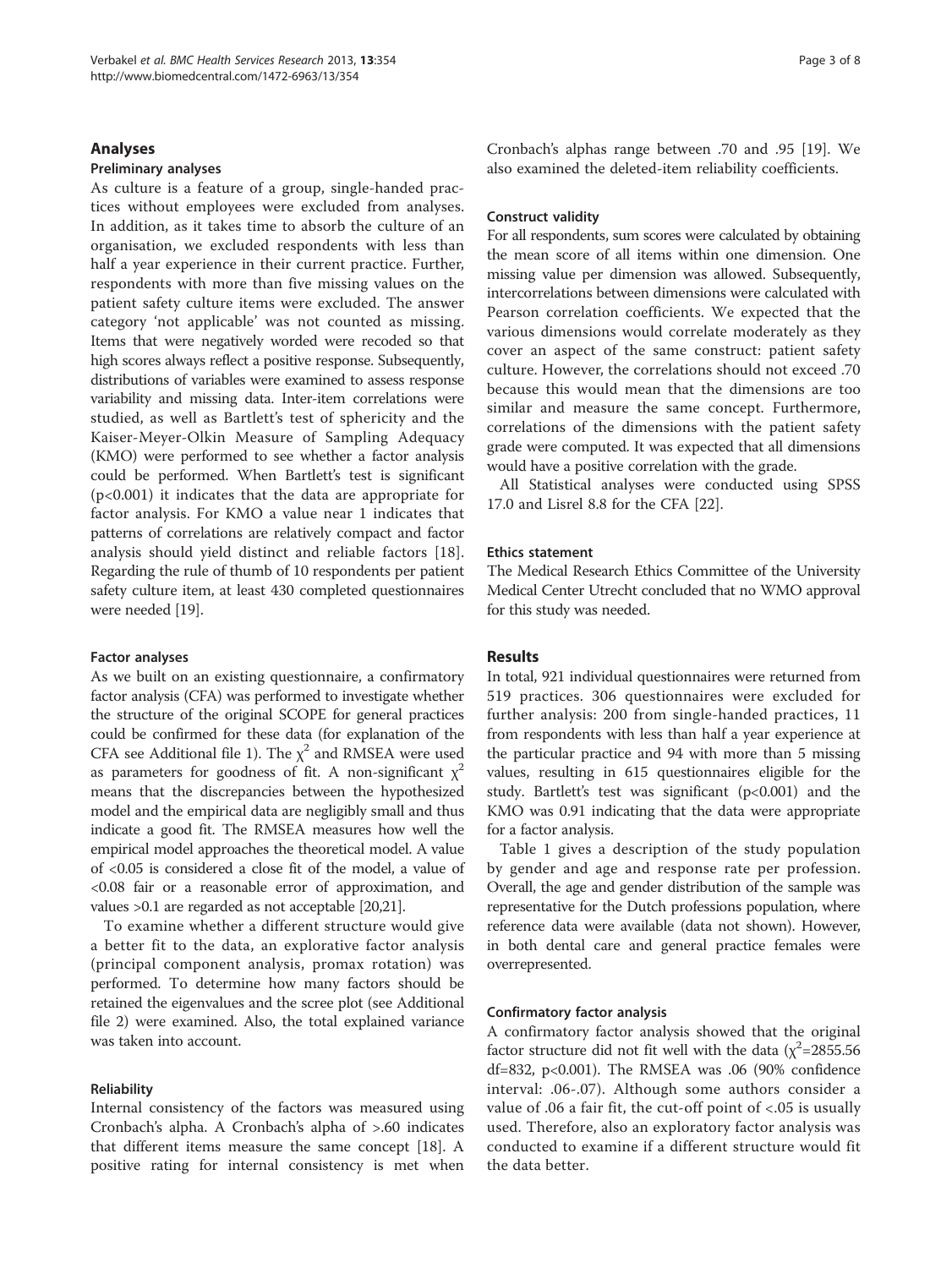| Professions                    | n   | Response rate | Age mean (SD) | % women |
|--------------------------------|-----|---------------|---------------|---------|
| Exercise therapy practices     | 35  | 17.5%         | 42(9.7)       | 97.1    |
| Dental care practices          | 42  | 21%           | 42 (11.8)     | 67.5    |
| Dental hygiene practices       | 14  | 7%            | 40(10.1)      | 100     |
| Dietetic practices             | 18  | 9%            | 41 (10.3)     | 100     |
| Midwifery practices            | 123 | 61.5%         | 37(10.3)      | 96.7    |
| Occupational therapy practices | 34  | 17%           | 41 $(8.5)$    | 93.5    |
| Physiotherapy practices        | 147 | 36.8%         | 40 (12.2)     | 50.4    |
| Anticoagulation clinics        | 95  | 47.5%         | 49 (9.1)      | 87.8    |
| General practices              | 16  | 8%            | 48 (10.7)     | 50      |
| Skin therapy practices         | 24  | 12%           | 35 (11.7)     | 100     |
| Speech therapy practices       | 67  | 33.5%         | 37(10)        | 100     |
| Total                          | 615 | 25.6%         | 41 (11.4)     | 81.7    |

<span id="page-3-0"></span>Table 1 Study population by age and gender and response rate per profession

# Exploratory factor analysis

Exploratory factor analyses showed the best fit with seven dimensions: (1) open communication and learning from errors, (2) handover and teamwork, (3) adequate procedures and working conditions, (4) patient safety management, (5) support and fellowship, (6) intention to report events and (7) organisational learning. The original dimension 'communication openness' was divided in two dimensions: 'open communication and learning from error' and 'adequate procedures and working conditions'. Table [2](#page-4-0) provides an overview of the seven dimensions, the number of items with their factor loading, mean score and standard deviation (SD) per dimension.

Two items did not have a satisfactory loading above .40 on any of the factors and one item loaded on two factors. Two of these items: 'Staff are afraid to raise questions if something does not seem right' and 'Disciplines work together well to provide the best care for patients' were deleted from the questionnaire, since the content of these items were covered to a great extent by other items. As the content of the item 'Professionals discuss errors that occurred with other disciplines' was not covered by other items, and in view of the expected increase of interdisciplinary collaboration in the near future, it was retained as a separate item. A few items fell under a different dimensions than in the original SCOPE. The answer category 'not applicable' was retained for the question 'When one area in this practice gets really busy, others help out' and questions regarding collaboration. The seven dimensions jointly explained 58.9% of variance.

#### Reliability and construct validity

The internal consistency was excellent with Cronbach's alphas ranging from .70 to .90 (see Table [2](#page-4-0)). Table [3](#page-5-0) shows the mean dimension scores with the SD and correlations between the seven dimensions and the patient safety grade. Overall, the correlations between the dimensions were moderate to good. The highest correlations were between 'open communication and learning from error' and 'patient safety management'  $(r=.61)$  and between 'adequate procedures and working conditions' and 'handover and teamwork' (r=.57). 'intention to report events' did not correlate with other dimensions (r= .11 - .18) except for 'open communication and learning from error' (r=.38). The correlation with the patient safety grade showed a similar pattern: for all dimensions there was a moderate to good positive correlation ranging from .34 to .55 except for 'intention to report events'  $(r=.21)$ .

# **Discussion**

#### Main findings

Validation of the SCOPE-PC showed that the questionnaire consisted of seven dimensions, slightly differing from the original SCOPE questionnaire with eight dimensions. The main difference was that the original dimension 'communication openness' in the current study was divided in two dimensions: 'open communication and learning from error', and 'adequate procedures and working conditions'. Internal consistency and construct validity were good.

#### Interpretation of findings

It is interesting to note the absence of a correlation between 'intention to report events' and all other dimensions but one: 'open communication and learning from error'. The absence of correlation between *'intention to report'* and most other dimensions may be explained by a difference in perspective. The questions about reporting relate to actual steps to be undertaken when an error occurs, they ask about one's personal intentions: What would you *do* if? In contrast, questions regarding collaboration, support, the notion of abiding and employing the procedures about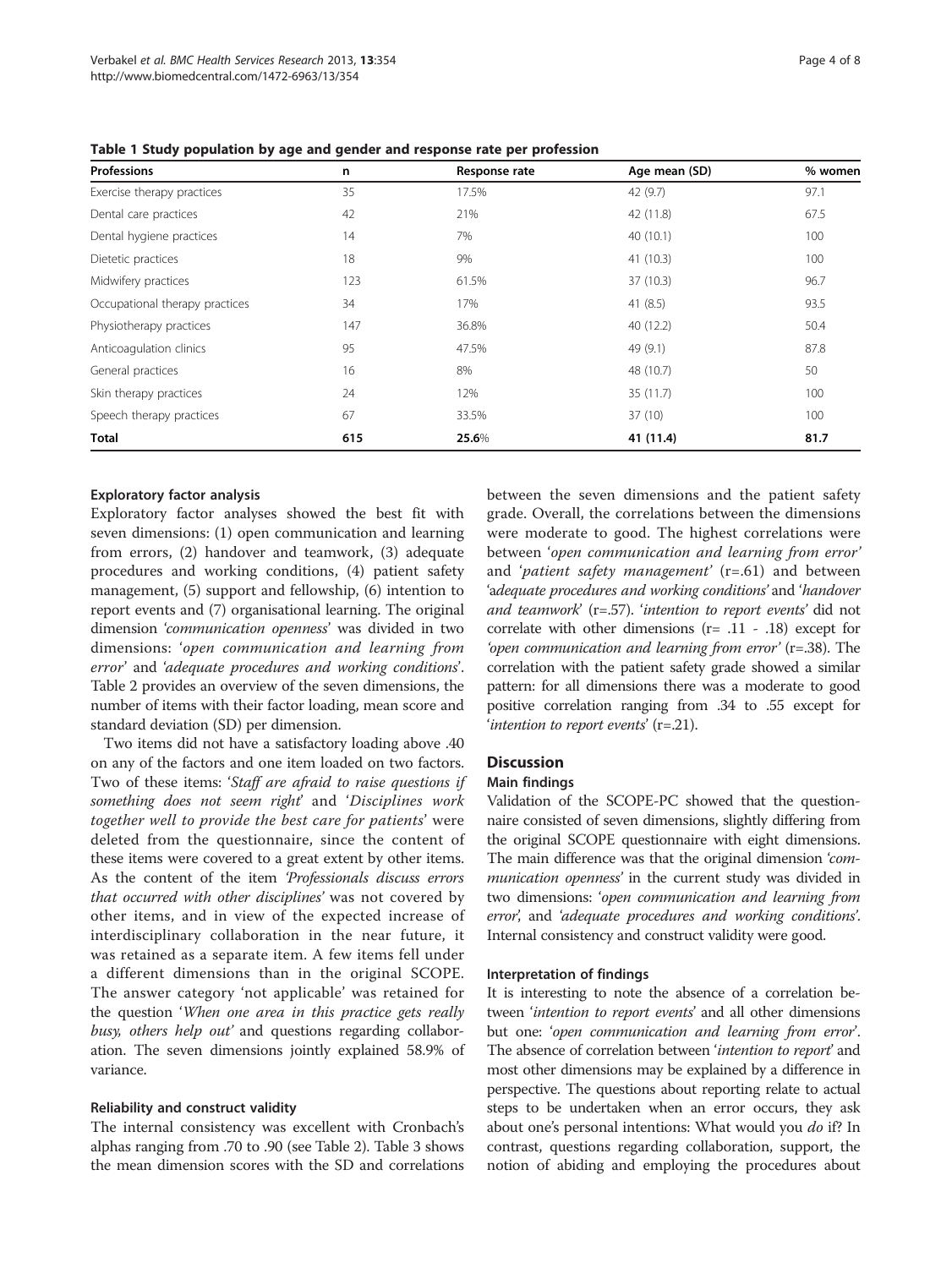# <span id="page-4-0"></span>Table 2 Mean scores and factor loadings of the items of the SCOPE-PC questionnaire

| Item           | Description                                                                                                              | Mean | SD   | F1  | F <sub>2</sub> | F3  | F4  | F <sub>5</sub> | F <sub>6</sub> | F7 | α   |
|----------------|--------------------------------------------------------------------------------------------------------------------------|------|------|-----|----------------|-----|-----|----------------|----------------|----|-----|
|                | Open communication and learning from error                                                                               |      |      |     |                |     |     |                |                |    | .87 |
| C1             | We are given feedback about changes put into place based<br>on event reports                                             | 3.95 | 1.27 | .84 |                |     |     |                |                |    |     |
| C2             | Staff will freely speak up if they see something that may<br>negatively affect patient care                              | 4.53 | 0.65 | .59 |                |     |     |                |                |    |     |
| C3             | We are informed about errors that happen in this practice                                                                | 4.22 | 0.88 | .86 |                |     |     |                |                |    |     |
| C4             | Staff feel free to question the decisions or actions of those<br>with more authority                                     | 4.08 | 0.89 | .72 |                |     |     |                |                |    |     |
| C5             | In this practice, we discuss ways to prevent errors from<br>happening again                                              | 4.42 | 0.76 | .69 |                |     |     |                |                |    |     |
| C7             | Professionals discuss errors that occurred with each other                                                               | 4.30 | 0.78 | .73 |                |     |     |                |                |    |     |
| C9             | We are given personal feedback about our own event reports                                                               | 4.09 | 0.99 | .66 |                |     |     |                |                |    |     |
| B4n            | My supervisor/manager overlooks patient safety problems<br>that happen over and over                                     |      | 0.81 | .40 |                |     |     |                |                |    |     |
|                | Handover and teamwork                                                                                                    |      |      |     |                |     |     |                |                |    | .87 |
| F1n            | Problems often occur in the exchange of information across<br>disciplines in our practice                                | 3.50 | 1.01 |     | .67            |     |     |                |                |    |     |
| F2n            | The fact that patients are treated by different professionals in<br>our practice is causing problems                     | 4.12 | 0.71 |     | .77            |     |     |                |                |    |     |
| F3n            | Disciplines in the practice that we co work with do not<br>coordinate well with each other                               | 3.88 | 0.90 |     | .85            |     |     |                |                |    |     |
| F4             | There is a good exchange of information between professionals<br>in this practice                                        | 4.30 | 0.76 |     | .52            |     |     |                |                |    |     |
| F5             | There is a good exchange of information between supporting<br>staff in this practice                                     | 4.21 | 0.72 |     | .45            |     |     |                |                |    |     |
| F7n            | Things "fall between the cracks" when transferring patients<br>between different disciplines in this practice.           | 3.89 | 0.88 |     | .83            |     |     |                |                |    |     |
| F8n            | Important patient care information is often lost because<br>patients see different professionals                         | 4.01 | 0.85 |     | .81            |     |     |                |                |    |     |
|                | Adequate procedures and working conditions                                                                               |      |      |     |                |     |     |                |                |    | .86 |
| A5n            | It is just by chance that more serious mistakes don't happen<br>around here                                              | 4.34 | 0.78 |     |                | .77 |     |                |                |    |     |
| A7n            | We use more agency/temporary staff than is best for patient care                                                         | 4.40 | 0.78 |     |                | .80 |     |                |                |    |     |
| A8n            | Staff feel like their mistakes are held against them                                                                     | 4.23 | 0.80 |     |                | .54 |     |                |                |    |     |
| A10n           | In this practice we work longer hours than is best for patient care                                                      | 3.89 | 0.92 |     |                | .76 |     |                |                |    |     |
| A12n           | When an event is reported, it feels like the person is being written<br>up, not the problem                              | 4.06 | 0.80 |     |                | .65 |     |                |                |    |     |
| A13n           | We work in "crisis mode" trying to do too much, too quickly                                                              | 3.80 | 0.95 |     |                | .59 |     |                |                |    |     |
| A14n           | Staff worry that mistakes they make are kept in their personnel file                                                     | 4.17 | 0.77 |     |                | .58 |     |                |                |    |     |
| A15n           | We have patient safety problems in this practice                                                                         | 4.39 | 0.70 |     |                | .59 |     |                |                |    |     |
| B3n            | Whenever pressure builds up, my supervisor/manager wants us to<br>work faster, even if it means taking shortcuts         | 4.02 | 0.84 |     |                | .43 |     |                |                |    |     |
|                | Patient safety management                                                                                                |      |      |     |                |     |     |                |                |    | .86 |
| Β1             | My supervisor/manager says a good word when he/she sees a job<br>done according to established patient safety procedures | 3.32 | 0.96 |     |                |     | .71 |                |                |    |     |
| B <sub>2</sub> | My supervisor/manager seriously considers staff suggestions for<br>improving patient safety                              | 3.96 | 0.73 |     |                |     | .86 |                |                |    |     |
| B5             | My supervisor/manager provides a work climate that promotes<br>patient safety                                            | 3.90 | 0.73 |     |                |     | .96 |                |                |    |     |
| <b>B6</b>      | The actions of my supervisor/manager show that patient safety<br>is top priority                                         | 3.76 | 0.88 |     |                |     | .90 |                |                |    |     |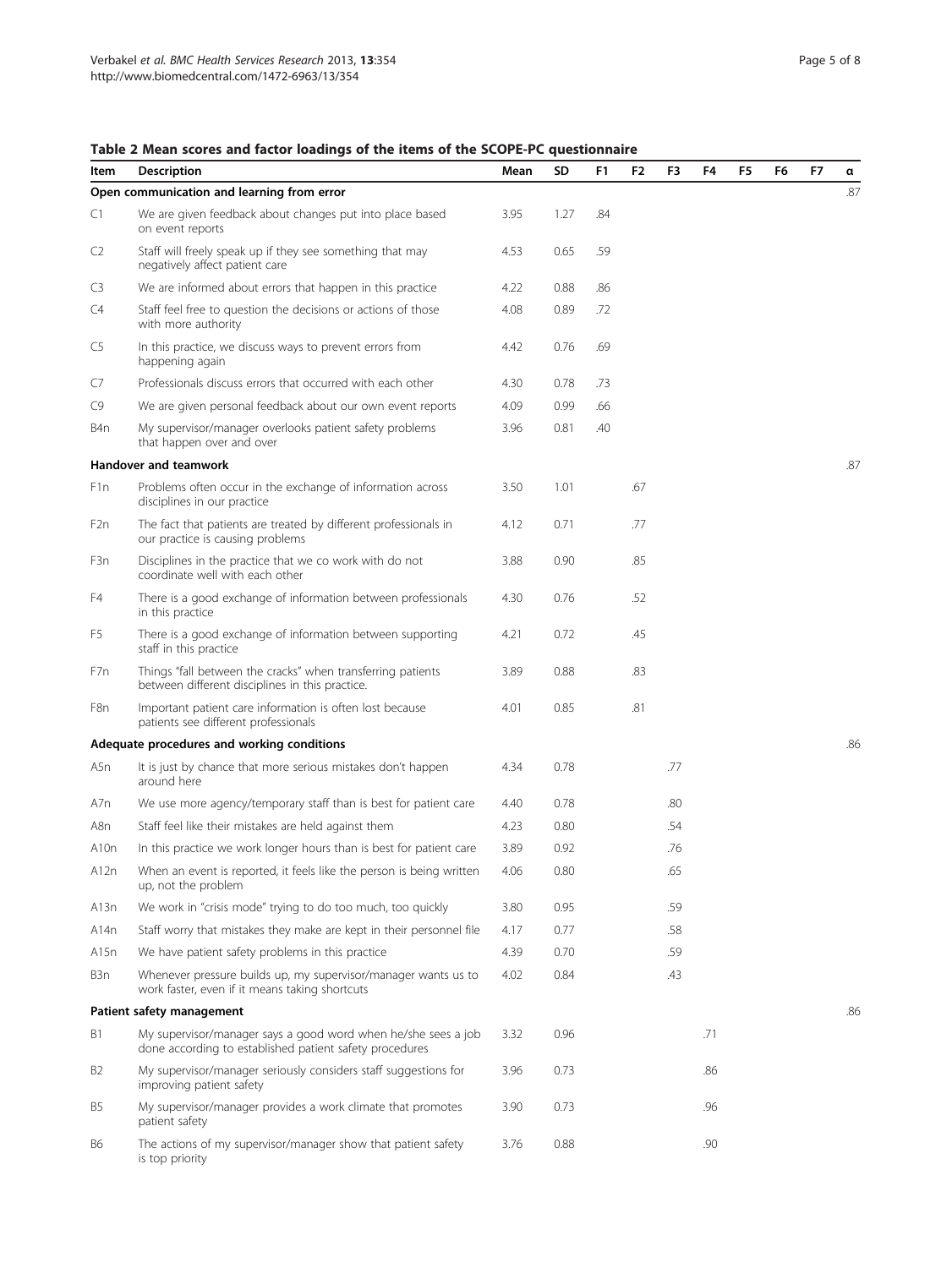| B7n            | My supervisor/manager seems interested in patient safety<br>only after an adverse event happens                  | 4.09 | 0.74 | .43 |     |
|----------------|------------------------------------------------------------------------------------------------------------------|------|------|-----|-----|
|                | Support and fellowship                                                                                           |      |      |     | .83 |
| A1             | People support one another in this practice                                                                      | 4.56 | 0.62 | .90 |     |
| A2             | We have enough staff to handle the workload                                                                      | 3.93 | 0.94 | .60 |     |
| A <sub>3</sub> | When a lot of work needs to be done quickly, we work<br>together as a team to get the work done                  | 4.18 | 0.75 | .85 |     |
| A4             | In this practice, people treat each other with respect                                                           | 4.51 | 0.63 | .92 |     |
| A11            | When someone in this practice gets really busy, others<br>help out                                               | 4.12 | 0.74 | .79 |     |
|                | Intention to report events                                                                                       |      |      |     | .90 |
| D <sub>2</sub> | When a mistake is made, but is caught and corrected before<br>affecting the patient, how often is this reported? | 3.56 | 1.19 | .91 |     |
| D <sub>3</sub> | When a mistake is made, but has no potential to harm the<br>patient, how often is this reported?                 | 3.59 | 1.14 | .93 |     |
| D <sub>4</sub> | When a mistake is made that could harm the patient, but<br>does not, how often is this reported?                 | 4.01 | 1.04 | .90 |     |
|                | <b>Organisational learning</b>                                                                                   |      |      |     | .70 |
| A6             | We are actively doing things to improve patient safety                                                           | 3.95 | 0.82 |     | .62 |
| A9             | Mistakes have led to positive changes here                                                                       | 3.97 | 0.68 |     | .57 |
| A16            | Our procedures and systems are good at preventing errors<br>from happening                                       | 4.00 | 0.66 |     | .53 |
|                | <b>Deleted items</b>                                                                                             |      |      |     |     |
| C6n            | Staff are afraid to ask questions when something does<br>not seem right                                          |      |      |     |     |
| F6             | Disciplines work together well to provide the best care<br>for patients                                          |      |      |     |     |
|                | Separate item                                                                                                    |      |      |     |     |
| C8             | Professionals discuss errors that occurred with other disciplines                                                | 3.55 | 1.08 |     |     |

# <span id="page-5-0"></span>Table 2 Mean scores and factor loadings of the items of the SCOPE-PC questionnaire (Continued)

patient safety relate to how everybody feels or thinks of the atmosphere in their practice, and is concerned with

how this is at the moment. Another explanation for the absence of correlation could be the fact that reporting is still very uncommon in primary care. The dimension *'intention to re*port events' does therefore not 'behave' the way the

other dimensions do. Additionally, the fact that 'open communication and learning from error' does correlate may indicate that this is an important precondition for reporting. Subsequently, one would expect that the coherence of all dimensions will become stronger as safety management activities become common practice.

|  | Table 3 Mean dimension scores, correlation with patient safety grade and intercorrelations of the seven dimensions |  |
|--|--------------------------------------------------------------------------------------------------------------------|--|
|  |                                                                                                                    |  |

| <b>Dimensions</b> |                                            | n   | Mean (SD)  | Patient safety grade |           |           | 3         | 4         | 5         | 6         |
|-------------------|--------------------------------------------|-----|------------|----------------------|-----------|-----------|-----------|-----------|-----------|-----------|
|                   | Open communication and learning from error | 588 | 4.22(0.64) | $0.44***$            |           |           |           |           |           |           |
|                   | Handover and teamwork                      | 456 | 3.99(0.62) | $0.43***$            | $0.50**$  |           |           |           |           |           |
| 3                 | Adequate procedures and working conditions | 457 | 4.12(0.54) | $0.47***$            | $0.53***$ | $0.57***$ |           |           |           |           |
| 4                 | Patient safety management                  | 294 | 3.81(0.65) | $0.55***$            | $0.61***$ | $0.53***$ | $0.52***$ |           |           |           |
|                   | 5 Support and fellowship                   | 606 | 4.26(0.60) | $0.34***$            | $0.40**$  | $0.42***$ | $0.46***$ | $0.39***$ |           |           |
| 6                 | Intention to report events                 | 590 | 3.72(1.03) | $0.21***$            | $0.38***$ | $0.11*$   | $0.15***$ | $0.17***$ | $0.18***$ |           |
|                   | Organisational learning                    | 609 | 3.97(0.59) | $0.42***$            | $0.41***$ | $0.38***$ | $0.33***$ | $0.49**$  | $0.54***$ | $0.20***$ |

\*\* Correlation is significant at the 0.01 level (2-tailed).

\* Correlation is significant at the 0.05 level (2 tailed).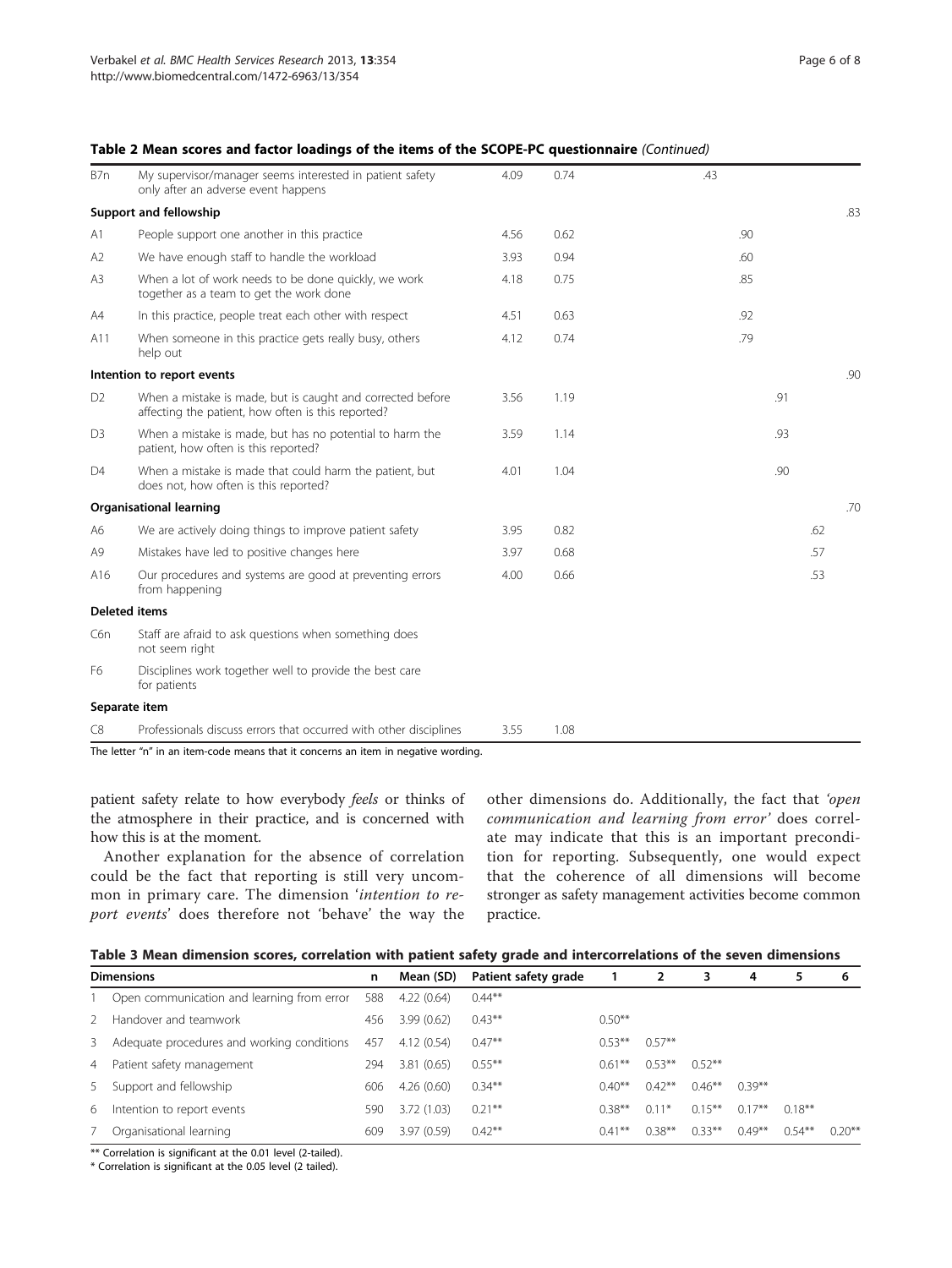<span id="page-6-0"></span>The uneven distribution of the response rate in the eleven professions was striking. A partial explanation is that some professionals, like general practitioners, often receive requests to participate in a study and are therefore less likely to respond. Also, some general practitioners had already completed the original questionnaire during their accreditation process. The original questionnaire was already available for them. Furthermore, it is possible that the interest for patient safety differs between primary care professions. Despite these differences we considered all professions as one group; similarities in the targeted patient group, organisational structure and educational level of employees justify this.

#### Strengths and limitations

The strength of this questionnaire is that it serves all primary care professions with one generic questionnaire. This facilitates comparison in further research.

This study has some limitations. First, selection bias due to the fact that more innovative practices and practices that are more enthusiastic about the topic were probably more willing to participate, could not be excluded. Because data collection was done through a contact person, we may assume that personal drive and maybe even authority played a role in participation of individuals. However, for a psychometric study this is less important since the focus is on clustering of items.

Second, the response rate of 38.4% for individual questionnaires is not very high, yet it is not unusual for an open population study. The low response could be due to the fact that because of the organisational structure, primary care professionals have no overhead time for such activities. On top of this, data collection was hindered because the membership records of some groups were not up to date. In addition, we were not able to distinguish the single-handed practices beforehand. Still, with a total of 615 questionnaires the rule of thumb of a ratio of ten respondents per item is amply met with a ratio of 14:1.

Third, a general drawback of measuring culture with a survey is that it will not capture the heart of the current culture, for which a more sophisticated method is necessary [[23](#page-7-0)]. Options given are participant observation, interviews and focus groups combined with attitudinal surveys and established cultural assessment tools. Indeed, it would be interesting to combine the SCOPE-PC questionnaire with qualitative methods in a future study aiming at describing patient safety culture. However, for professionals themselves, as final users of the product, a survey has the advantage that it is feasible and easy to use.

# Conclusions

In conclusion, this study showed that the SCOPE-PC questionnaire for primary care has sound psychometric properties. The questionnaire is slightly different from the original SCOPE, but overall the main part of the factor structure is the same and only two items were deleted. In future, when sufficient data will be available, it would be interesting to perform cross-validation of the questionnaire. The use of the questionnaire will enable all professions in primary care to gain insight in their safety culture status and to take steps from there to improve patient safety in their practices. In our opinion, the next step in research is to explore the status and possible differences between professions in the Dutch primary care regarding patient safety culture.

# Additional files

[Additional file 1:](http://www.biomedcentral.com/content/supplementary/1472-6963-13-354-S1.pdf) Description confirmatory factor analysis (CFA). [Additional file 2:](http://www.biomedcentral.com/content/supplementary/1472-6963-13-354-S2.pdf) Scree plot.

#### Competing interests

The authors declare that they have no competing interests.

#### Authors' contributions

DZ, ML, NV, TV and CW conceived and designed the study. NV carried out the collection, analyses and interpretation of the data and wrote the manuscript. DZ and ML participated in the interpretation of the analyses and co-wrote the manuscript. TV and CW revised the manuscript for important intellectual content. All authors read and approved the final manuscript.

#### Acknowledgements

We would like to thank the primary care professionals that contributed to the study by completing the questionnaires, and the Dutch Practice Accreditation (NHG Praktijkaccreditering®) for their contribution to the data collection. We would also like to thank Dr. Saskia S.L. Mol for textual editing. In addition, we would like to thank the Dutch Ministry of Health for financing this project.

#### Author details

<sup>1</sup>Department of General Practice, Julius Center for Health Sciences and Primary Care, University Medical Center Utrecht, Utrecht, The Netherlands. <sup>2</sup>Nivel, Netherlands Institute for Health Services Research, Utrecht, The Netherlands. <sup>3</sup>Department of Public and Occupational Health, EMGO+ Institute, VU University Medical Center, Amsterdam, The Netherlands.

#### Received: 19 July 2012 Accepted: 12 September 2013 Published: 17 September 2013

#### References

- Institute of Medicine: To err is human: building a safer health system. Washington D.C: National Academic Press; 2000.
- 2. Scott T, Mannion R, Davies H, Marshall M: The quantitative measurement of organisational culture in health care: a review of the available instruments. Health Serv Res 2003, 38(3):923–945.
- 3. Sammer CE, Lykens K, Singh KP, Mains DA, Lackan NA: What is patient safety culture? a review of the literature. J of Nursing Scholarschip 2010, 42(2):156–165.
- 4. NPSA (the National Patient Safety Agency): Seven steps to patient safety for primary care. London; 2006.
- Nieva VF, Sorra J: Safety culture assessment: a tool for improving patient safety in healthcare organisations. Qual Saf Health Care 2003, 12(Suppl II):17–23.
- 6. Colla JB, Bracken AC, Kinney LM, Weeks WB: Measuring patient safety climate: a review of surveys. Qual Saf Health Care 2005, 14:364–366.
- 7. Singla AK, Kitch BT, Weissman JS, Campbell EG: Assessing patient safety culture: a review and synthesis of the measurement tools. J Patient Saf 2006, 2(3):105–115.
- 8. Pronovost P, Sexton B: Assessing safety culture: guidelines and recommendations. Qual Saf Health Care 2005, 14:231–233.